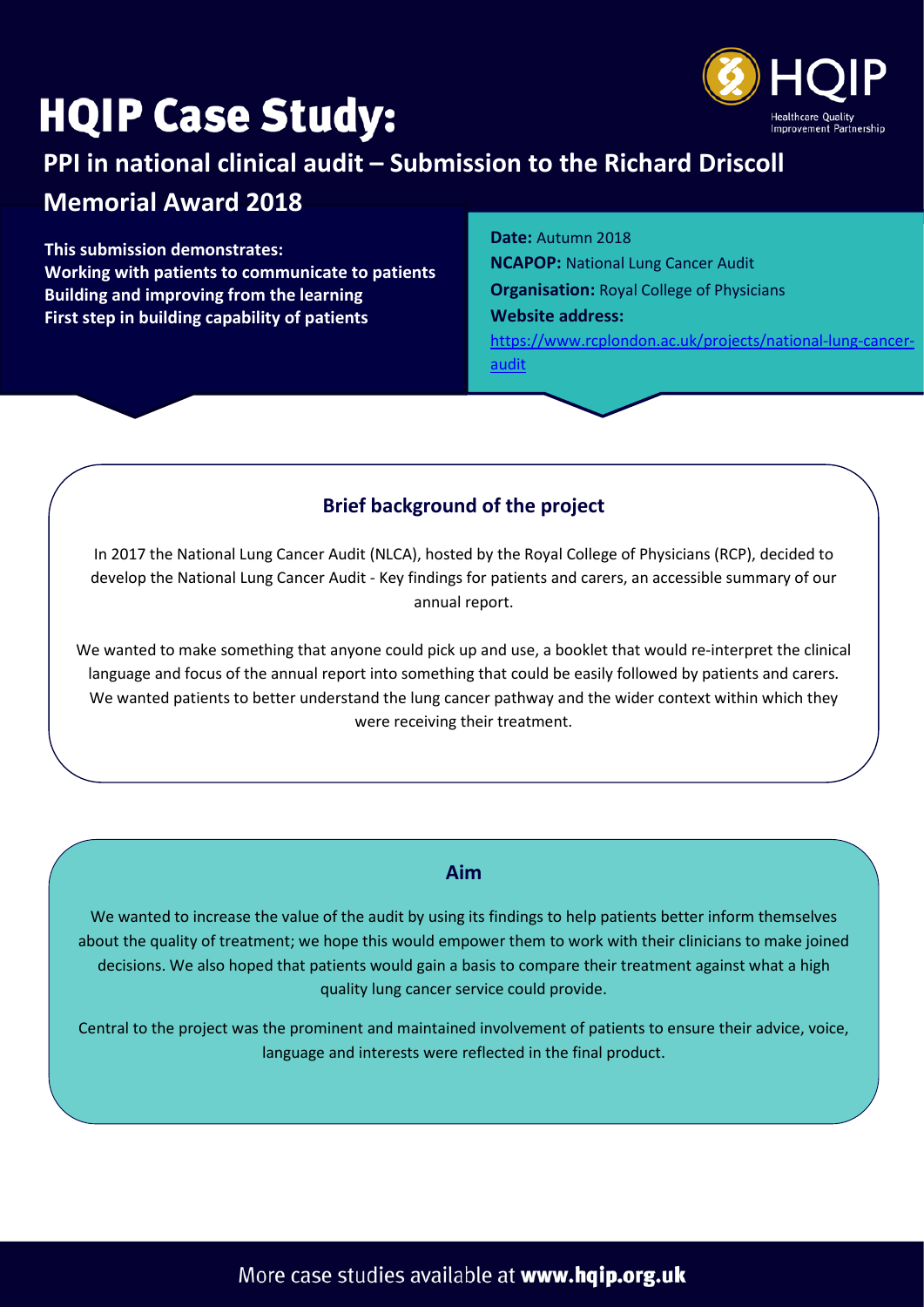#### **Planning and delivery**

The process began in April 2017 with the first booklet published in early September the same year.

We worked as a joint project team in collaboration with Roy Castle Lung Cancer Foundation (RCLCF), not only for their expertise in producing patient literature but also as the UK's only lung cancer charity they had a unique access to the people we wanted to work with; we ensured patients were at the centre of and were leading on the direction the booklet took. As the information in the patient booklet was going to include data submitted from England and Wales, we worked to ensure there was representation from both regions.

There were two key phases to producing the patient booklet. The first was to engage the RCLCF reader panel and recruit members who expressed an interest in being part of the project. We sent them a hard copy of the latest NLCA annual report together with a questionnaire. The questionnaire was composed with input from both RCLCF and the NLCA staff and was to determine which aspects of the annual report they found the most useful, relevant and accessible. Following analysis we found that the 'key findings' and 'data results for me' were the most important sections.

The NLCA, supported by RCLCF, then drafted an initial short booklet forming the basis for the second phase. This draft booklet was sent to the reader panel members who expressed interest in further involvement, accompanied by a second questionnaire (again produced by NLCA and RCLCF worked collaboratively) which this time focused on the quality of the information provided. As well as the RCLCF reader panel, this questionnaire and booklet were sent to Cancer Research UK (CRUK), UseMyData (an organisation that promotes the sharing and use of patient data) as well as to the NLCA clinical leads.

The results from this stage were used to adapt the draft into the final content for the booklet that became the *National Lung Cancer Audit: Key findings for patients and carers*. Two patient case studies, provided by RCLCF, were included as well as a patient-written foreword.

The RCP editing and design team took the content and undertook editing and design work to produce the initial 24 page A5 booklet. This format has been continued though the second edition was slightly longer as it included information on two further audits that ran in 2017 within the RCP-NLCA programme, an organisational audit and a spotlight audit.

Of particular interest was a questionnaire response we received through CRUK. A patient diagnosed with a different type of cancer (i.e. not lung) saw benefit in patients providing feedback on patient literature focused on a cancer different to their own. The thinking was that patients can become 'experts' in one particular area, leading to increased use of specialist language which may not be widely understood, even by patients with other cancers.

The patient went back to their local cancer network to suggest cross-site checking of literature. This approach is something we will look to include for future editions.

Hard copies of the booklet are available at RCLCF patient information days, and the NLCA team provides additional copies upon request. Online copies are available for download from both the NLCA website and the RCP website. PDF copies were also sent to clinical leads and lung cancer nurse specialists in England and Wales who were also advised hard copies could be requested at any time.

The case studies are chosen to demonstrate as many different stories of treatment as possible for the different readers to identify and relate to. There is a lot of stigma surrounding lung cancer and we intend for the *Key findings* to empower patients so that they feel more confident when discussing or sharing their story, whether with fellow patients or someone else.